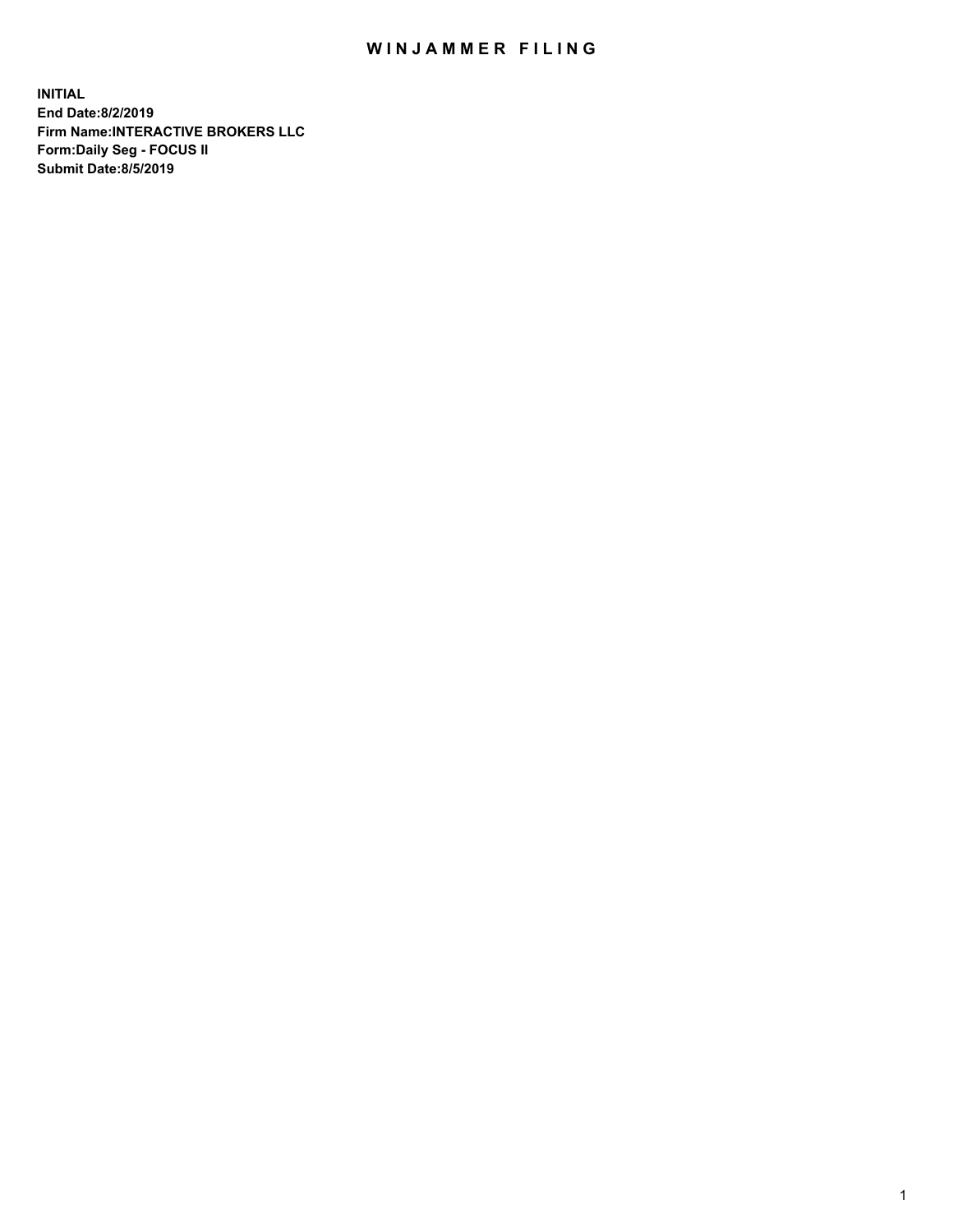**INITIAL End Date:8/2/2019 Firm Name:INTERACTIVE BROKERS LLC Form:Daily Seg - FOCUS II Submit Date:8/5/2019 Daily Segregation - Cover Page**

| Name of Company                                                                                                                                                                                                                                                                                                                | <b>INTERACTIVE BROKERS LLC</b>                                                      |
|--------------------------------------------------------------------------------------------------------------------------------------------------------------------------------------------------------------------------------------------------------------------------------------------------------------------------------|-------------------------------------------------------------------------------------|
| <b>Contact Name</b>                                                                                                                                                                                                                                                                                                            | <b>James Menicucci</b>                                                              |
| <b>Contact Phone Number</b>                                                                                                                                                                                                                                                                                                    | 203-618-8085                                                                        |
| <b>Contact Email Address</b>                                                                                                                                                                                                                                                                                                   | jmenicucci@interactivebrokers.c<br>om                                               |
| FCM's Customer Segregated Funds Residual Interest Target (choose one):<br>a. Minimum dollar amount: ; or<br>b. Minimum percentage of customer segregated funds required:% ; or<br>c. Dollar amount range between: and; or<br>d. Percentage range of customer segregated funds required between:% and%.                         | $\overline{\mathbf{0}}$<br>$\overline{\mathbf{0}}$<br>155,000,000 245,000,000<br>00 |
| FCM's Customer Secured Amount Funds Residual Interest Target (choose one):<br>a. Minimum dollar amount: ; or<br>b. Minimum percentage of customer secured funds required:% ; or<br>c. Dollar amount range between: and; or<br>d. Percentage range of customer secured funds required between:% and%.                           | $\overline{\mathbf{0}}$<br>$\pmb{0}$<br>80,000,000 120,000,000<br>00                |
| FCM's Cleared Swaps Customer Collateral Residual Interest Target (choose one):<br>a. Minimum dollar amount: ; or<br>b. Minimum percentage of cleared swaps customer collateral required:% ; or<br>c. Dollar amount range between: and; or<br>d. Percentage range of cleared swaps customer collateral required between:% and%. | <u>0</u><br><u>0</u><br>0 <sub>0</sub><br>0 <sub>0</sub>                            |

Attach supporting documents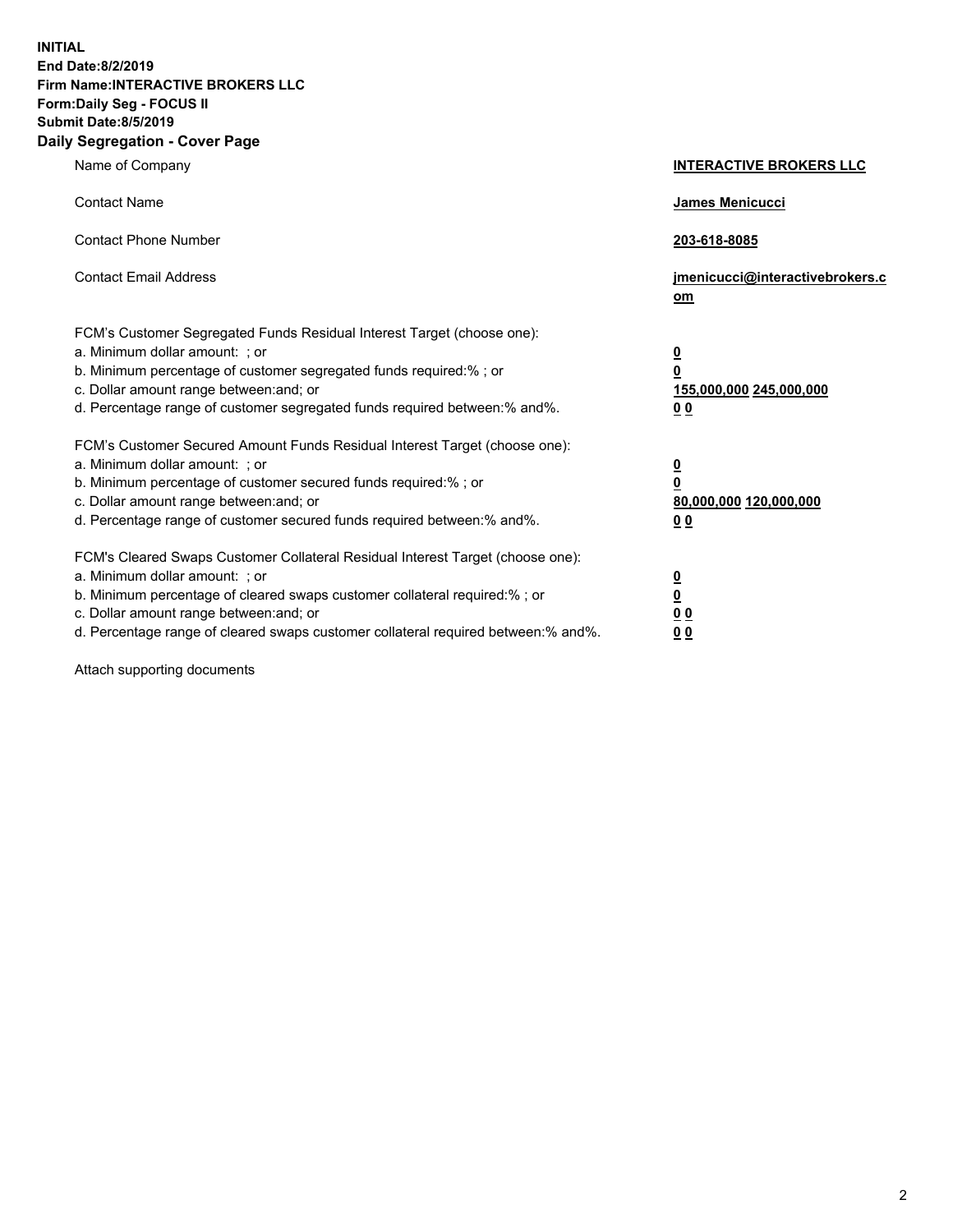## **INITIAL End Date:8/2/2019 Firm Name:INTERACTIVE BROKERS LLC Form:Daily Seg - FOCUS II Submit Date:8/5/2019 Daily Segregation - Secured Amounts**

|     | 2011, Ocgi ogation - Oceaned Anioanita                                                                     |                                                      |
|-----|------------------------------------------------------------------------------------------------------------|------------------------------------------------------|
|     | Foreign Futures and Foreign Options Secured Amounts                                                        |                                                      |
|     | Amount required to be set aside pursuant to law, rule or regulation of a foreign                           | $0$ [7305]                                           |
|     | government or a rule of a self-regulatory organization authorized thereunder                               |                                                      |
| 1.  | Net ledger balance - Foreign Futures and Foreign Option Trading - All Customers                            |                                                      |
|     | A. Cash                                                                                                    | 481,455,728 [7315]                                   |
|     | B. Securities (at market)                                                                                  | $0$ [7317]                                           |
| 2.  | Net unrealized profit (loss) in open futures contracts traded on a foreign board of trade                  | 11,662,773 [7325]                                    |
| 3.  | Exchange traded options                                                                                    |                                                      |
|     | a. Market value of open option contracts purchased on a foreign board of trade                             | 72,128 [7335]                                        |
|     | b. Market value of open contracts granted (sold) on a foreign board of trade                               | $-37,861$ [7337]                                     |
| 4.  | Net equity (deficit) (add lines 1. 2. and 3.)                                                              | 493,152,768 [7345]                                   |
| 5.  | Account liquidating to a deficit and account with a debit balances - gross amount                          | 9,380 [7351]                                         |
|     | Less: amount offset by customer owned securities                                                           | 0 [7352] 9,380 [7354]                                |
| 6.  | Amount required to be set aside as the secured amount - Net Liquidating Equity                             | 493,162,148 [7355]                                   |
|     | Method (add lines 4 and 5)                                                                                 |                                                      |
| 7.  | Greater of amount required to be set aside pursuant to foreign jurisdiction (above) or line                | 493,162,148 [7360]                                   |
|     | 6.                                                                                                         |                                                      |
|     | FUNDS DEPOSITED IN SEPARATE REGULATION 30.7 ACCOUNTS                                                       |                                                      |
| 1.  | Cash in banks                                                                                              |                                                      |
|     | A. Banks located in the United States                                                                      | 72,095,697 [7500]                                    |
|     | B. Other banks qualified under Regulation 30.7                                                             | 0 [7520] 72,095,697 [7530]                           |
| 2.  | Securities                                                                                                 |                                                      |
|     | A. In safekeeping with banks located in the United States                                                  | 461,677,350 [7540]                                   |
|     | B. In safekeeping with other banks qualified under Regulation 30.7                                         | 0 [7560] 461,677,350 [7570]                          |
| 3.  | Equities with registered futures commission merchants                                                      |                                                      |
|     | A. Cash                                                                                                    | $0$ [7580]                                           |
|     | <b>B.</b> Securities                                                                                       | <u>0</u> [7590]                                      |
|     | C. Unrealized gain (loss) on open futures contracts                                                        | 0 [7600]                                             |
|     | D. Value of long option contracts                                                                          | $0$ [7610]                                           |
|     | E. Value of short option contracts                                                                         | 0 [7615] 0 [7620]                                    |
| 4.  | Amounts held by clearing organizations of foreign boards of trade                                          |                                                      |
|     | A. Cash                                                                                                    | $0$ [7640]                                           |
|     | <b>B.</b> Securities                                                                                       | <u>0</u> [7650]                                      |
|     | C. Amount due to (from) clearing organization - daily variation                                            | $0$ [7660]                                           |
|     | D. Value of long option contracts                                                                          | $0$ [7670]                                           |
|     | E. Value of short option contracts                                                                         | 0 [7675] 0 [7680]                                    |
| 5.  | Amounts held by members of foreign boards of trade                                                         |                                                      |
|     | A. Cash                                                                                                    | 77,189,844 [7700]                                    |
|     | <b>B.</b> Securities                                                                                       | $0$ [7710]                                           |
|     | C. Unrealized gain (loss) on open futures contracts                                                        | 8,748,666 [7720]                                     |
|     | D. Value of long option contracts                                                                          | 72,128 [7730]                                        |
|     | E. Value of short option contracts                                                                         | <mark>-37,861</mark> [7735] <b>85,972,777</b> [7740] |
| 6.  | Amounts with other depositories designated by a foreign board of trade                                     | $0$ [7760]                                           |
| 7.  | Segregated funds on hand                                                                                   | $0$ [7765]                                           |
| 8.  | Total funds in separate section 30.7 accounts                                                              | 619,745,824 [7770]                                   |
| 9.  | Excess (deficiency) Set Aside for Secured Amount (subtract line 7 Secured Statement<br>Page 1 from Line 8) | 126,583,676 [7380]                                   |
| 10. | Management Target Amount for Excess funds in separate section 30.7 accounts                                | 80,000,000 [7780]                                    |
| 11. | Excess (deficiency) funds in separate 30.7 accounts over (under) Management Target                         | 46,583,676 [7785]                                    |
|     |                                                                                                            |                                                      |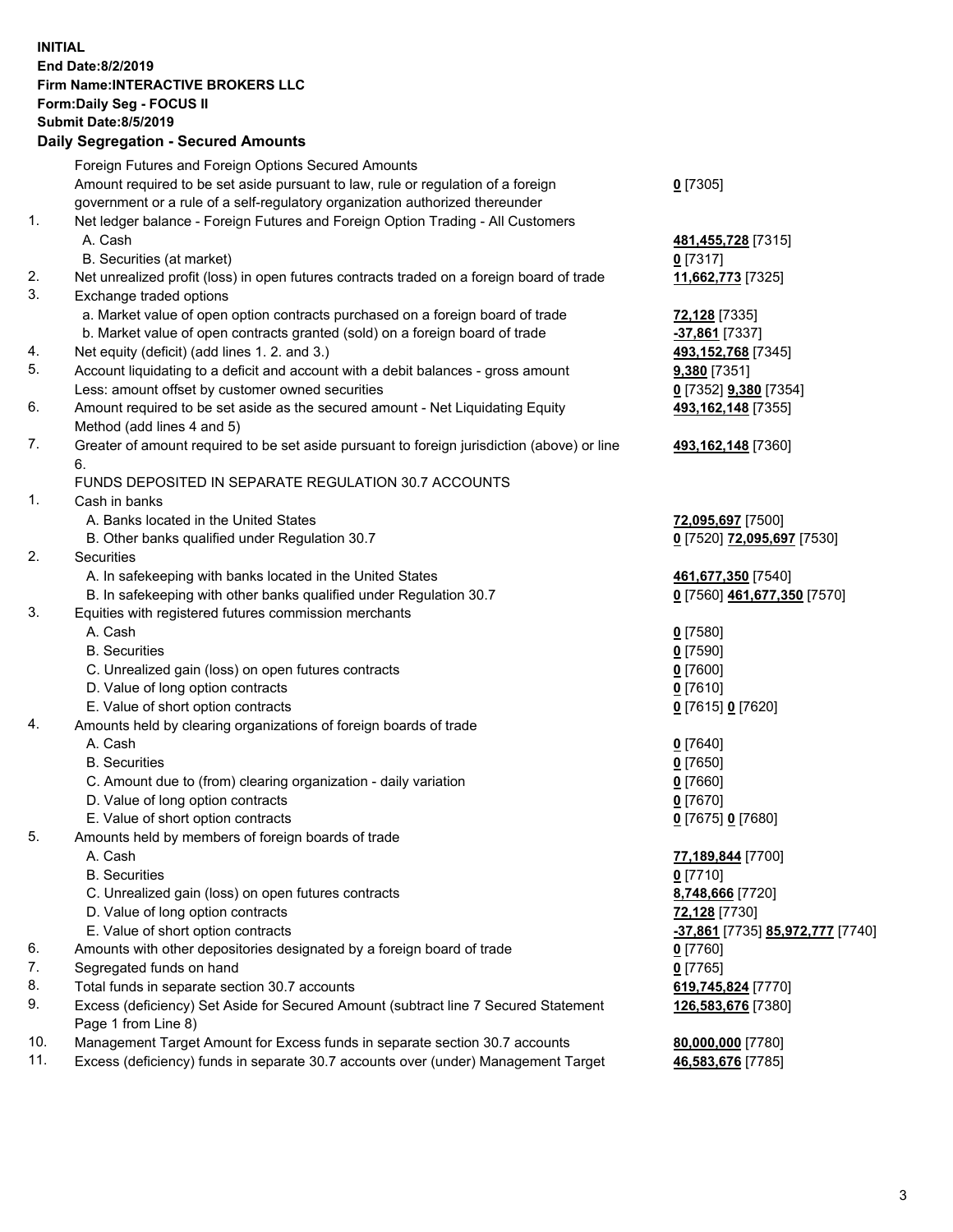|     | <b>INITIAL</b>                                                                                      |                           |
|-----|-----------------------------------------------------------------------------------------------------|---------------------------|
|     | End Date: 8/2/2019                                                                                  |                           |
|     | <b>Firm Name:INTERACTIVE BROKERS LLC</b>                                                            |                           |
|     | Form: Daily Seg - FOCUS II                                                                          |                           |
|     | <b>Submit Date: 8/5/2019</b>                                                                        |                           |
|     | Daily Segregation - Segregation Statement                                                           |                           |
|     | SEGREGATION REQUIREMENTS(Section 4d(2) of the CEAct)                                                |                           |
| 1.  | Net ledger balance                                                                                  |                           |
|     | A. Cash                                                                                             | 4,135,841,578 [7010]      |
|     | B. Securities (at market)                                                                           | $0$ [7020]                |
| 2.  | Net unrealized profit (loss) in open futures contracts traded on a contract market                  | -91,036,409 [7030]        |
| 3.  | Exchange traded options                                                                             |                           |
|     | A. Add market value of open option contracts purchased on a contract market                         | 228,815,594 [7032]        |
|     | B. Deduct market value of open option contracts granted (sold) on a contract market                 | -271,441,235 [7033]       |
| 4.  | Net equity (deficit) (add lines 1, 2 and 3)                                                         | 4,002,179,528 [7040]      |
| 5.  | Accounts liquidating to a deficit and accounts with                                                 |                           |
|     | debit balances - gross amount                                                                       | <u>1,211,595</u> [7045]   |
|     | Less: amount offset by customer securities                                                          | 0 [7047] 1,211,595 [7050] |
| 6.  | Amount required to be segregated (add lines 4 and 5)                                                | 4,003,391,123 [7060]      |
|     | FUNDS IN SEGREGATED ACCOUNTS                                                                        |                           |
| 7.  | Deposited in segregated funds bank accounts                                                         |                           |
|     | A. Cash                                                                                             | 984,138,446 [7070]        |
|     | B. Securities representing investments of customers' funds (at market)                              | 1,944,763,340 [7080]      |
|     | C. Securities held for particular customers or option customers in lieu of cash (at                 | $0$ [7090]                |
|     | market)                                                                                             |                           |
| 8.  | Margins on deposit with derivatives clearing organizations of contract markets                      |                           |
|     | A. Cash                                                                                             | 5,062,420 [7100]          |
|     | B. Securities representing investments of customers' funds (at market)                              | 1,340,188,747 [7110]      |
|     | C. Securities held for particular customers or option customers in lieu of cash (at                 | $0$ [7120]                |
|     | market)                                                                                             |                           |
| 9.  | Net settlement from (to) derivatives clearing organizations of contract markets                     | -23,284,546 [7130]        |
| 10. | Exchange traded options                                                                             |                           |
|     | A. Value of open long option contracts                                                              | 228,740,379 [7132]        |
|     | B. Value of open short option contracts                                                             | -271,425,941 [7133]       |
| 11. | Net equities with other FCMs                                                                        |                           |
|     | A. Net liquidating equity<br>B. Securities representing investments of customers' funds (at market) | $0$ [7140]                |
|     | C. Securities held for particular customers or option customers in lieu of cash (at                 | 0 [7160]                  |
|     |                                                                                                     | 0 <sup>[7170]</sup>       |
| 12. | market)<br>Segregated funds on hand                                                                 | $0$ [7150]                |
| 13. | Total amount in segregation (add lines 7 through 12)                                                | 4,208,182,845 [7180]      |
| 14. | Excess (deficiency) funds in segregation (subtract line 6 from line 13)                             | 204,791,722 [7190]        |
| 15. | Management Target Amount for Excess funds in segregation                                            | 155,000,000 [7194]        |
| 16. | Excess (deficiency) funds in segregation over (under) Management Target Amount                      | 49,791,722 [7198]         |

Excess